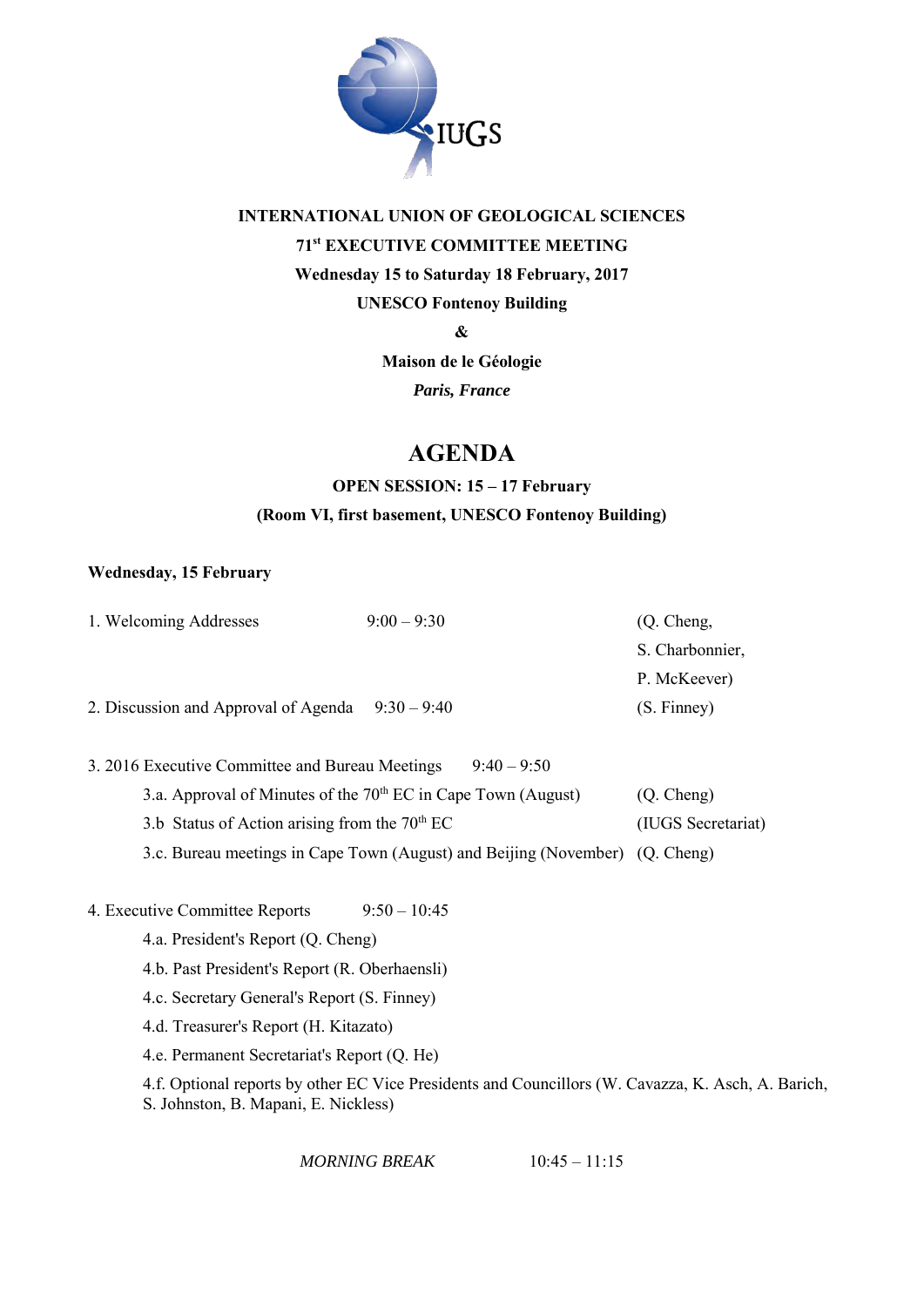| 5. Current Status Resourcing Future Generations 11:15 - 11:45     |                         |
|-------------------------------------------------------------------|-------------------------|
| 5.a. Progress of advancing the RFG initiative                     | (E. Nickless)           |
| 5.b. RFG 2018 in Vancouver                                        | (S. Johnston)           |
| 6. IUGS Committees $11:45 - 12:30$                                |                         |
| 6.a. Publications Committee                                       |                         |
| 6.a.1. EC Approval of IUGS Bureau Recommendation                  |                         |
| of Membership, Term, Chair, and Webmaster                         | (Q. Cheng, S. Finney)   |
| 6.a.2 Publications Committee Report                               | (D. Pereira)            |
| 6.a.3. Discussion of transfer of Episodes                         | (D. Pereira, S. Finney) |
| 6.a.4. Discussion of IUGS Website                                 | (S. Finney)             |
| $12:30 - 13:30$<br><b>LUNCH</b>                                   |                         |
| 6. IUGS Committees $13:30 - 14:30$                                |                         |
| 6.a. Publications Committee (continued)                           |                         |
| 6.a.5. E-Bulletin and Social Media: Status,                       | (A. Barich)             |
| Selection of new editor                                           |                         |
| 6.b. Strategic Implementation Committee (NASIC)                   | (E. Nickless)           |
| 6.c. Nominating Committee                                         | (R. Oberhaensli)        |
| 6.d. Finance Committee - formation of new committee               | (W. Cavazza)            |
| 6.e. Conference Committee - appointment of EC member to develop   | (Q. Cheng)              |
| 6.f. Scientific committee – appointment of EC member to develop   | (Q. Cheng)              |
| 7. IUGS - UNESCO<br>$14:30 - 15:30$                               |                         |
| 7.a. Earth Sciences at UNESCO                                     | (P. McKeever)           |
| 7.b. IUGS-UNESCO IGCP                                             | (P. McKeever)           |
| 7.c. IUGS-GEOPARKS NETWORK, EC Representative                     | (S. Finney)             |
| 7.c.1. IUGS Geopark Award for promoting geological research       |                         |
| 7.d. International Consortium on Landslides (ICL)                 | (R. Oberhaensli)        |
| 7.d.1. Appointment of IUGS Member to ILP Bureau                   |                         |
| 7.e. Other possibilities (Geolabs, Geomuseums, Geotraining sites) | (Q Cheng)               |
| $15:30 - 16:00$<br><b>AFTERNOON BREAK</b>                         |                         |
| $16:00 - 17:30$<br>8. IUGS Membership                             |                         |
| 8.a. Report on Membership Status                                  | (H. Kitazato)           |
| 8.b. Communications with Adhering Members                         | (S. Finney)             |
| 8.c. Strategy for increasing memberships and membership levels    | (Q. Cheng, S. Finney)   |

#### *CLOSE OF DAY 1 AT APPROXIMATELY 17:30*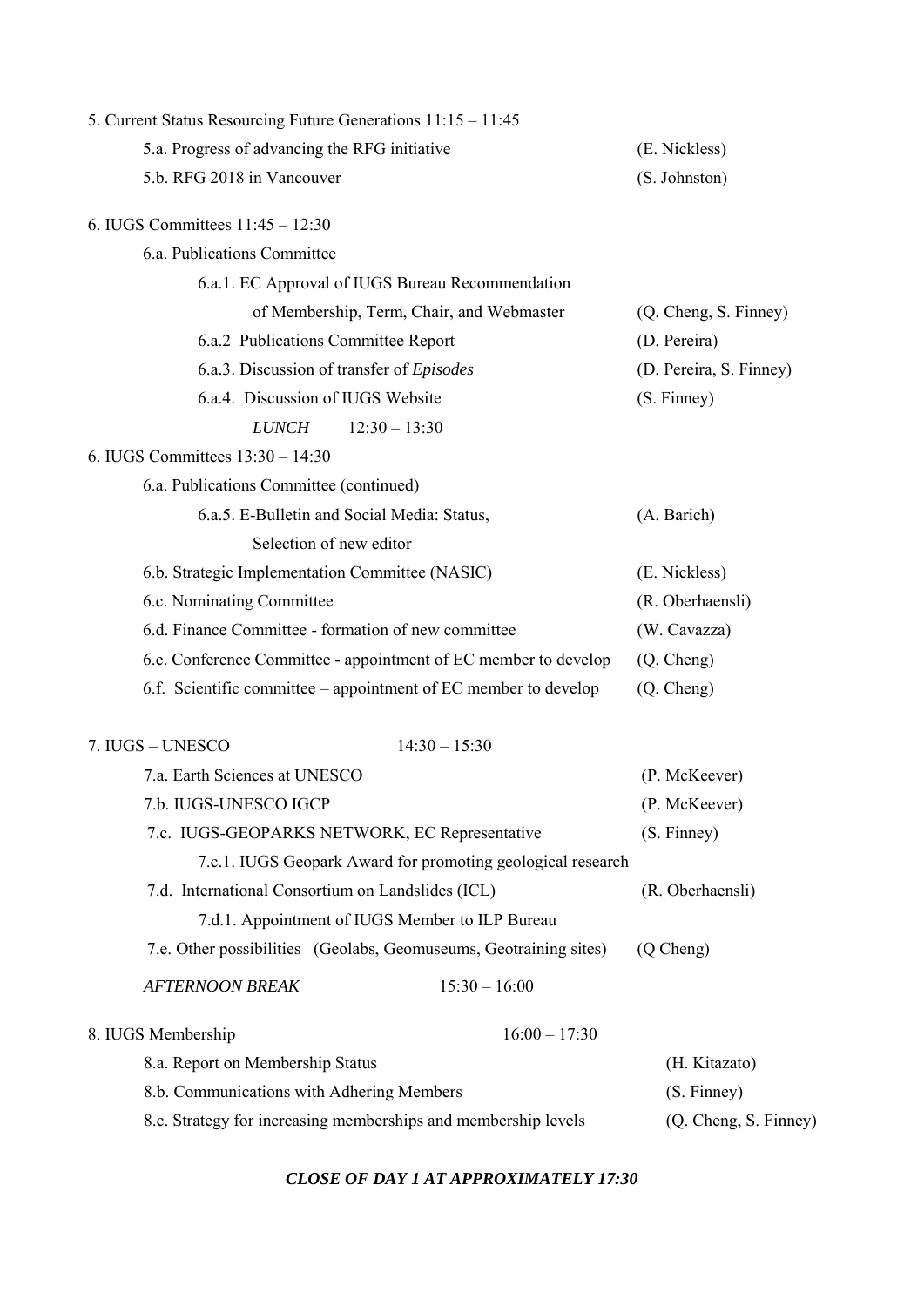| Thursday, 16 February                                                                            |                 |                            |
|--------------------------------------------------------------------------------------------------|-----------------|----------------------------|
| 9. EuroGeosurveys                                                                                | $9:00 - 9:15$   | (L. Demicheli)             |
| 10. Commission on Geologic Map of the World                                                      | $9:15 - 9:30$   | (P. Rossi)                 |
| 11. IUGS contact with OneGeology                                                                 | $9:30 - 9:40$   | (F. Robida)                |
| 12. International Council of Science (ICSU)                                                      | $9:40 - 10:00$  | (Q. Cheng)                 |
| 12.a. IUGS - ICSU relations                                                                      |                 |                            |
| 12.b. ICSU Grants Programme                                                                      |                 |                            |
| 13. IUGS - Geounions - IUGG relations                                                            | $10:00 - 10:30$ | (Q. Cheng, R. Oberhaensli) |
| 13.a. Joint IUGS-IUGG meeting                                                                    |                 | (K. Asch)                  |
| <b>MORNING BREAK</b>                                                                             | $10:30 - 11:00$ |                            |
| 14. International Geological Congress (IGC)                                                      | $11:00 - 11:45$ |                            |
| 14.a. 36th IGC in 2020 (New Delhi)                                                               |                 | (S. Nayak)                 |
| 14.b. International Geological Congress Committee (IGCC) meeting, 2017 (S. Nayak)                |                 |                            |
| 15. Earth Science Matters                                                                        | $11:45 - 12:00$ | (E. De Mulder)             |
| $12:00 - 13:30$<br><b>LUNCH</b>                                                                  |                 |                            |
| 16. IUGS Commissions: Annual Reports and Future Plans                                            | $13:30 - 15:30$ |                            |
| 16.a. International Commission on Stratigraphy (ICS)                                             | (D.Harper)      |                            |
| 16.b. Education, Training and Technology Transfer (COGE)                                         | (C. King)       |                            |
| 16.c. Management and Application of Geosc. Info. (CGI)                                           | (F. Robida)     |                            |
| 16.d. History of Geological Sciences (INHIGEO)<br>Godard)                                        | (P. Tacquet, G. |                            |
| 16.e. Tectonics and Structural Geology (TecTask)                                                 |                 | (S. Johnston)              |
| 16.f. Geoscience for Environmental Management (GEM), final report                                |                 | (B. Mapani)                |
| 16.g. Geoheritage (ICG)                                                                          |                 | (P. De Wever)              |
| 16.g.1. Heritage Stone Certificate                                                               |                 | (D. Pereira)               |
| 16.h. Global Geochemical Baselines (CGGB)                                                        |                 | (A. Demetriades)           |
| <b>AFTERNOON BREAK</b>                                                                           | $15:30 - 16:00$ |                            |
| 17. IUGS Task Groups, Initiatives, Joint Programs: Annual Reports and Future Plans 16:00 – 17:00 |                 |                            |
| 17.a. Global Geoscience Professionalism (TGGGP)                                                  | (I. Fernandez)  |                            |
| 17.b. Geohazards (TGG))                                                                          | (Y. Okubo)      |                            |
| 17.c. Isotope Geology and Geochronology (TGIG)                                                   | (I. Villa)      |                            |
| 17.d. Forensic Geology (IFG)                                                                     | (J. McKinley)   |                            |
| 17.e. International Lithosphere Programme (ILP)                                                  |                 | (M. Scheck-Wenderoth)      |

18. Discussion on reports and decisions of Commissions, Task Groups, and Initiatives 17:00 – 17:30 (Q. Cheng, S. Finney)

*CLOSE OF DAY 2 AT APPROXIMATELY 17:30*